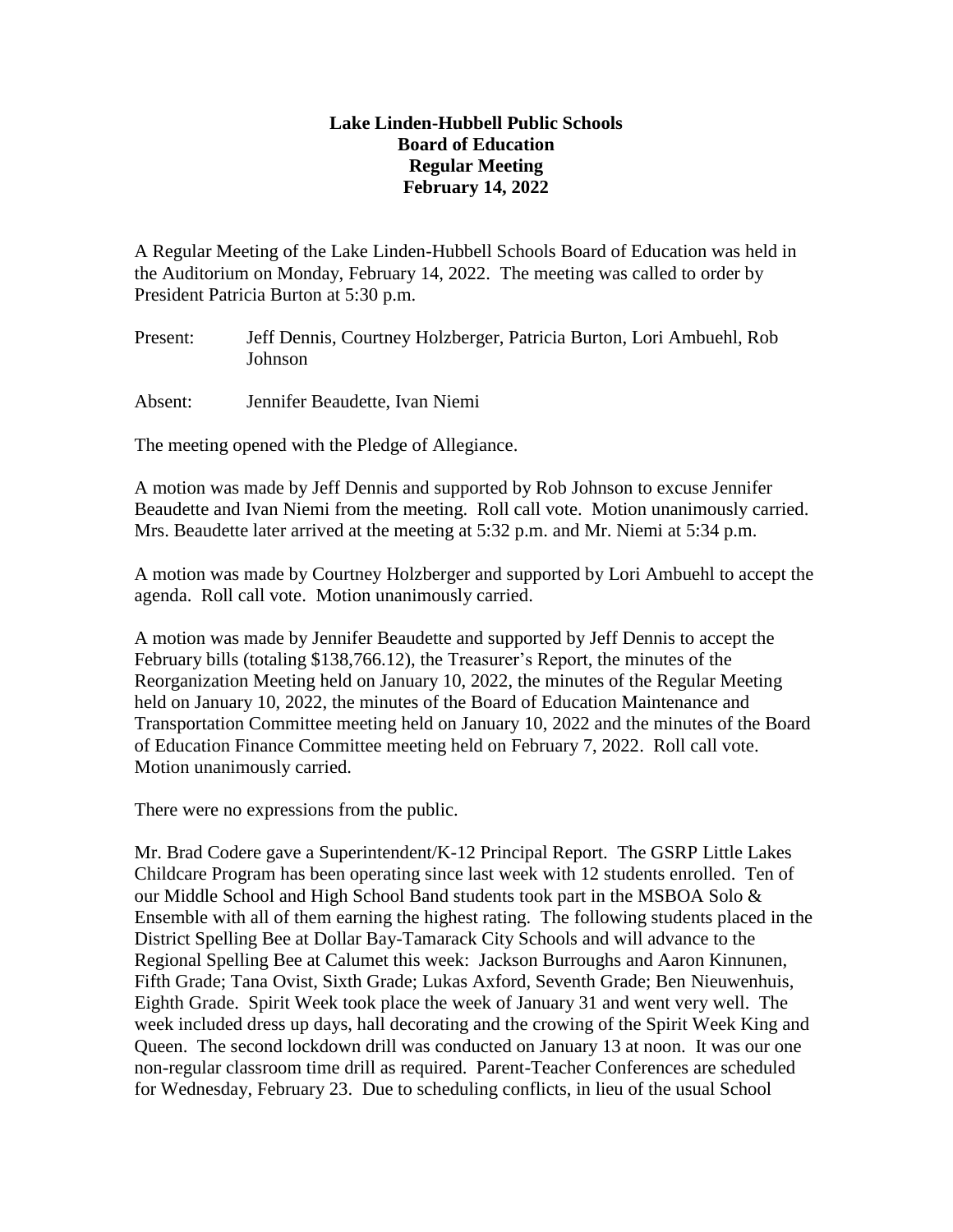Forest Winter Fun Day, a special activity day at the School Forest will be held during March is Reading Month.

Mr. Jack Johnson gave the Elementary Coordinator's Report. Parent-Teacher Conferences will be held on February 23 in person but teachers will also make a phone conference option available to parents. There are currently 9 students attending the After School Childcare Program. Planning for March is Reading Month is being done again this year by the elementary office staff and paraprofessionals. This year's "We're Hooked on Some Good Reads" is based on a fishing theme. The Sixth Grade will attend Camp Nesbit from May 18-20. A Club's Choice fundraiser is being held now to raise the money needed to attend. The Elementary Honor Roll was announced with 23 Fourth Grade and 12 Fifth Grade students making the list.

Mr. Jack Kumpula gave an Athletic Director's Report.

Mr. Brad Fortin gave a Maintenance Report.

Mr. John Kurkowski gave a Transportation Report.

A motion was made by Jennifer Beaudette and supported by Lori Ambuehl to approve the trip of the Lake Linden-Hubbell High School Physics Club to Orlando, Florida from April 18-22, 2022. Roll call vote. Motion unanimously carried.

Jeff Dennis gave a report on the Board of Education Maintenance and Transportation Committee meeting that was held on January 10, 2022.

Jennifer Beaudette gave a report on the Board of Education Finance Committee meeting that was held on February 7, 2022.

A motion was made by Lori Ambuehl and supported by Jeff Dennis to recognize the High School Band students who participated in the Solo & Ensemble and earned top ratings. Roll call vote. Motion unanimously carried.

A motion was made by Rob Johnson and supported by Courtney Holzberger to recognize the Lakes Brains Quiz Bowl Team, consisting of Walter Dennis, Samuel Nieuwenhuis, Hunter Moyle, Melanie Dessellier, Caiden Niemi, Dan Mikus and Coach Andy Crouch, for reaching the Elite Eight level of competition during the 2021-2022 season. Roll call vote. Motion unanimously carried.

A motion was made by Jeff Dennis and supported by Jennifer Beaudette to approve the revised General Fund operating budget as presented for the school year 2021-2022. Roll call vote. Motion unanimously carried.

A motion was made by Lori Ambuehl and supported by Jeff Dennis to approve the employment of Sierra Solomonson in the position of Food Service Worker for the 2021- 2022 school year. Roll call vote. Motion unanimously carried.